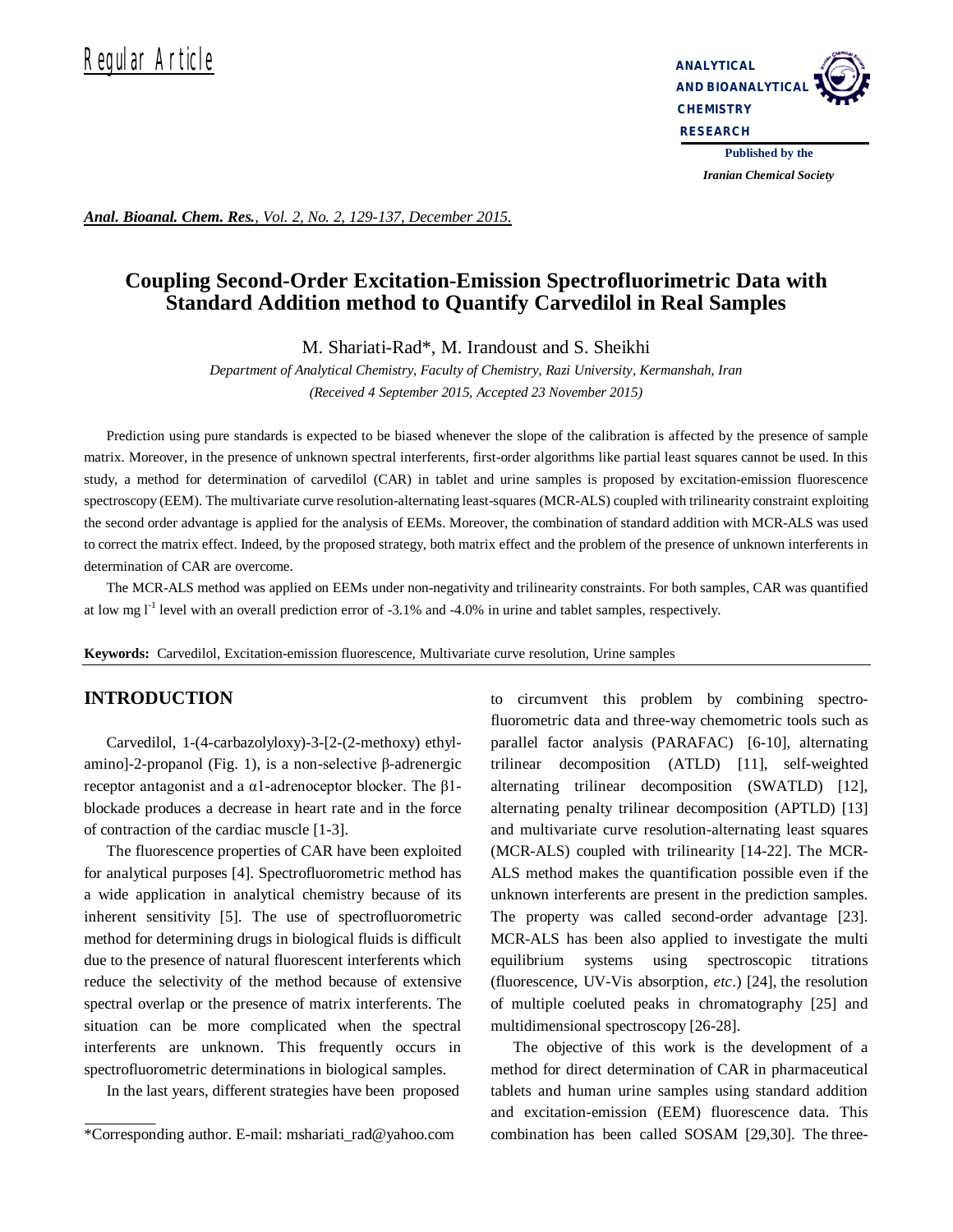Shariati-Rad *et al*./**Anal. Bioanal. Chem. Res.**, Vol. 2, No. 2, 129-137, December 2015.



Fig. 1. Chemical structure of carvedilol.

way data are arranged as two-way data and analyzed by MCR-ALS exploiting second-order advantages.

## **EXPERIMENTAL**

#### **Apparatus and Software**

Spectrofluorimetric EEM spectra were recorded by a JASCO spectrofluorimeter (FP 6200) equipped with a xenon discharge lamp with a 1 cm quartz cell. A JENWAY ion-meter, Model 3345 was used for pH adjustment.

The treatment of the EEM data was performed in MATLAB 6.5 environment (MATLAB 6.5, The Mathworks Inc., Natick). MCR-ALS method is implemented in a small set of MATLAB functions (http://www.ub.es/gesq/mcr/ mcr.htm).

#### **Reagents and Solutions**

Carvedilol (chemical correspondent product) was used as standard (99.98%). Other reagents were of analytical reagent grade. Doubly distilled water was used in all experiments. Stock standard solution of carvedilol (100.0 mg  $1^{-1}$ ) in methanol was used in preparing working solutions. Buffer solution with  $pH = 3.0$  was prepared by sodium acetate/acetic acid system.

## **Pharmaceutical Preparation (Tablets)**

Ten tablets were finely grounded and mixed. An accurately weighed quantity of the mixed powder equivalent to one tenth of the weight of a tablet was transferred into 10.0 ml volumetric flask and made up to the mark with methanol. The content was shaken for 30 min. The resulting solution was filtered and transferred quantitatively into another 10.0 ml volumetric flask and completed to the mark with methanol. For the measurement, 24  $\mu$ l of this solution was transferred into 10.0 ml volumetric flasks and appropriate increasing amounts of carvedilol standard solution were added based on Table 1. After adding 2.0 ml of buffer solution with  $pH = 3.0$ , the mixtures were diluted to the mark with doubly distilled water and shacked well.

#### **Procedure for Spiked Human Urine Samples**

5.0 ml aliquots of human urine samples were spiked with 0.1 mg  $l^{-1}$  of carvedilol. A volume equivalent to 1.0 ml of the resulting urine solution was transferred into 10.0 ml volumetric flasks and 2.0 ml of buffer solution with  $pH =$ 3.0 was added to them. To this mixture, standard addition was performed by adding appropriate amounts of the carvedilol stock solution based on Table 1.

#### **Data Sets under Study**

For each sample, EEM spectra were recorded at excitation wavelengths ( $\lambda_{ex}$ ) range 230-358 nm at regular steps of 4 nm and the emission wavelengths  $(\lambda_{em})$  range 230-500 nm at 1 nm intervals. Typical EEM fluorescence data for tablet and urine samples have been shown in Figs. 2 a and b, respectively.

However, limited ranges of emission wavelengths were selected and used during MCR-ALS analysis.

## **THEORY**

## **Multivariate Curve Resolution-Alternating Least Squares (MCR-ALS)**

MCR-ALS was used to resolve the pure analyte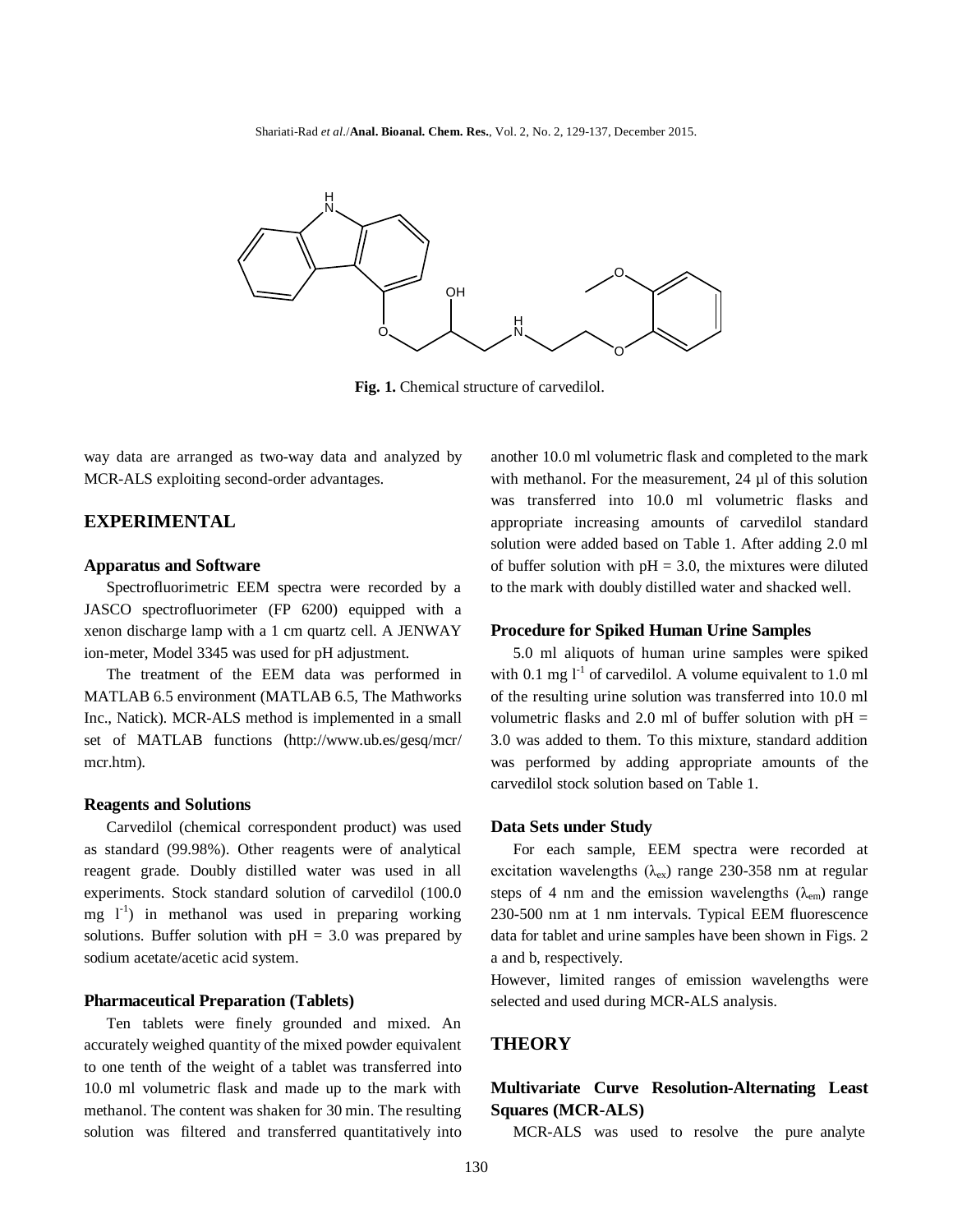| Tablet sample  | CAR        | Urine sample   | CAR           |
|----------------|------------|----------------|---------------|
|                | $(mg l-1)$ |                | $(mg l^{-1})$ |
| T <sub>0</sub> | 0.00       | U <sub>0</sub> | 0.00          |
| <b>T1</b>      | 0.10       | U1             | 0.05          |
| T2             | 0.15       | U2             | 0.10          |
| <b>T3</b>      | 0.20       | U3             | 0.15          |

 **Table 1.** Standards of Carvedilol Added to the Pharmaceutical and Urine Samples in the Standard Addition Method



**Fig. 2.** EEM data for (a) tablet after addition of 0.15 mg  $I<sup>-1</sup>$  and (b) urine after addition of 0.20 mg  $I<sup>-1</sup>$  of CAR.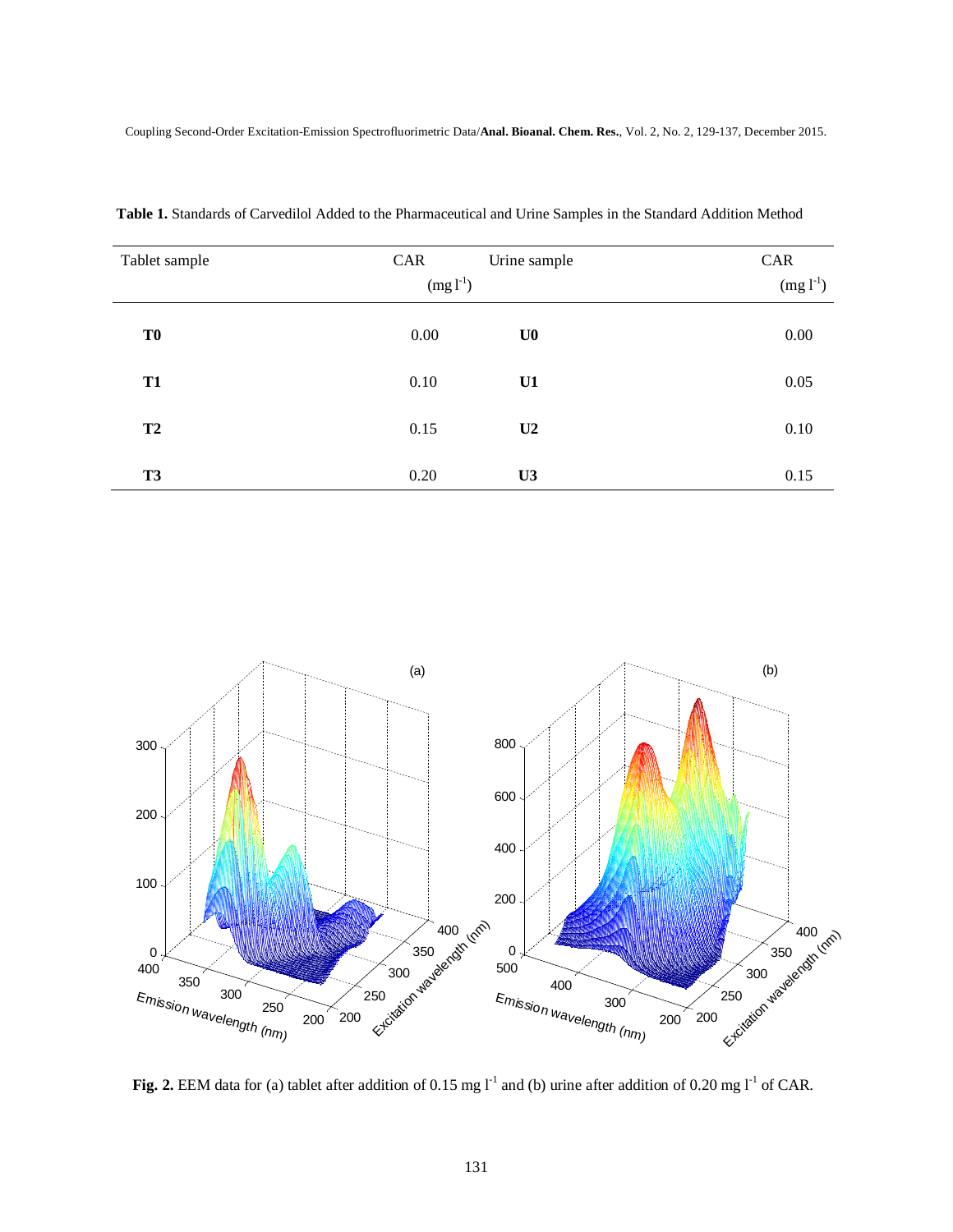responses (*i.e.* excitation spectrum and emission spectrum) from the analysis of the EEM data matrices. MCR-ALS is based on a linear model which assumes additivity of the response of all fluorescent components of the sample. In this resolution method, both excitation-wise and emissionwise matrix augmentations are possible. In the excitationwise augmentation, matrices are arranged by keeping the common excitation wavelengths in the same row. In the emission-wise (column-wise) augmentation, each emission wavelength is kept in common.

The excitation-wise (column-wise) augmented data matrices  $(Y_{aug})$  are modeled with the equation

$$
\mathbf{Y}_{aug} = (\mathbf{S}_{em} \odot \mathbf{C}) \cdot \mathbf{S}_{ex}^T + \mathbf{E}
$$
 (1)

where  $S_{\text{ex}}$  and  $S_{\text{em,aug}}$  are the matrices of excitation and emission spectra of the detected components, respectively, with dimensions  $c \times nex$  and  $nem \times c$  and **E** is the residual matrix. *c*, *nex* and *nem* are the number of components, number of excitation wavelengths and number of emission wavelengths, respectively. Correspondingly, Yaug and **E** have the same dimensions as *nem* × *nex*.

The aim of MCR-ALS method is to estimate the matrices  $S_{ex}$  and  $S_{em}^T$  from resolving  $Y_{aug}$  using an iterative optimization. The ALS optimization was started using initial estimates of the emission spectra of the components present in the experimental response matrices. Different methods can be used for this purpose like simple-to-use interactive self-modeling mixture analysis (SIMPLISMA) which identifies the purest variables [31-33]. In this work, initial estimates of the emission profiles were obtained by SIMPLISMA based on the selection of the purest column or rows in the analyzed matrix. In MCR-ALS algorithm, these estimates were initially used to calculate the excitation spectra as:

$$
S_{ex}^{T} = (S_{em}^{T} S_{em})^{-1} S_{em}^{T} Y_{aug}
$$
 (2)

From the calculated emission spectra, new emission spectra can be calculated using the equation:

$$
S_{em} = Y_{aug} S_{ex} (S_{ex}^T S_{ex})^{-1}
$$
 (3)

These two steps are repeated until an optimal solution is

obtained that fulfills the constraints postulated and the established convergence criteria. During the iterative calculations, a series of constraints with the purpose of giving solutions with physical meaning and limiting possible solutions are applied [34,35]. In this work, the applied constraints were (a) non-negativity for both emission and excitation spectra, because both emission excitation spectra must be always positive and (b) trilinearity because of the intrinsic trilinear property of EEMs.

The convergence criterion is the minimum of the residual matrix (**E**). Residual matrix is calculated using Eq. (4):

$$
E = Y_{aug} - S_{em} S_{ex}^T
$$
 (4)

In order to evaluate the results of MCR-ALS, a parameter called percent lack of fit (LOF%) [36,37] can be calculated using Eq. (5) which explains the difference between the original data set,  $Y_{\text{aug}}$ , and the reconstructed data obtained by  $S_{ex} S_{em}^T$  product,

$$
LOF\% = \sqrt{\frac{\sum_{i,j} e_{ij}^2}{\sum_{i,j} x_{ij}^2}} \times 100
$$
 (5)

where  $e_{ij}$  and  $x_{ij}$  are the elements of the matrices **E** and Y<sub>aug</sub>, respectively.

## **RESULTS AND DISCUSSION**

To provide a chemically reliable resolution of the real samples, the number of chemical components was estimated by principal component analysis (PCA) [38-40]. Figure 3 illustrates the results applying PCA on the augmented EEM data for tablet and urine samples. Analysis of the EVs apparently shows that the number of components present in the EEM data of urine sample is three and in tablet data is two, which are attributed to CAR and interferents present in the tablet and urine samples.

In the analyzed samples, the second-order data have been collected with standard addition of the analyte. Therefore, in a two-component system (tablet sample: analyte plus an unknown interferent), the resolution is unique [41]. As illustrated in refs. [41,42], the unique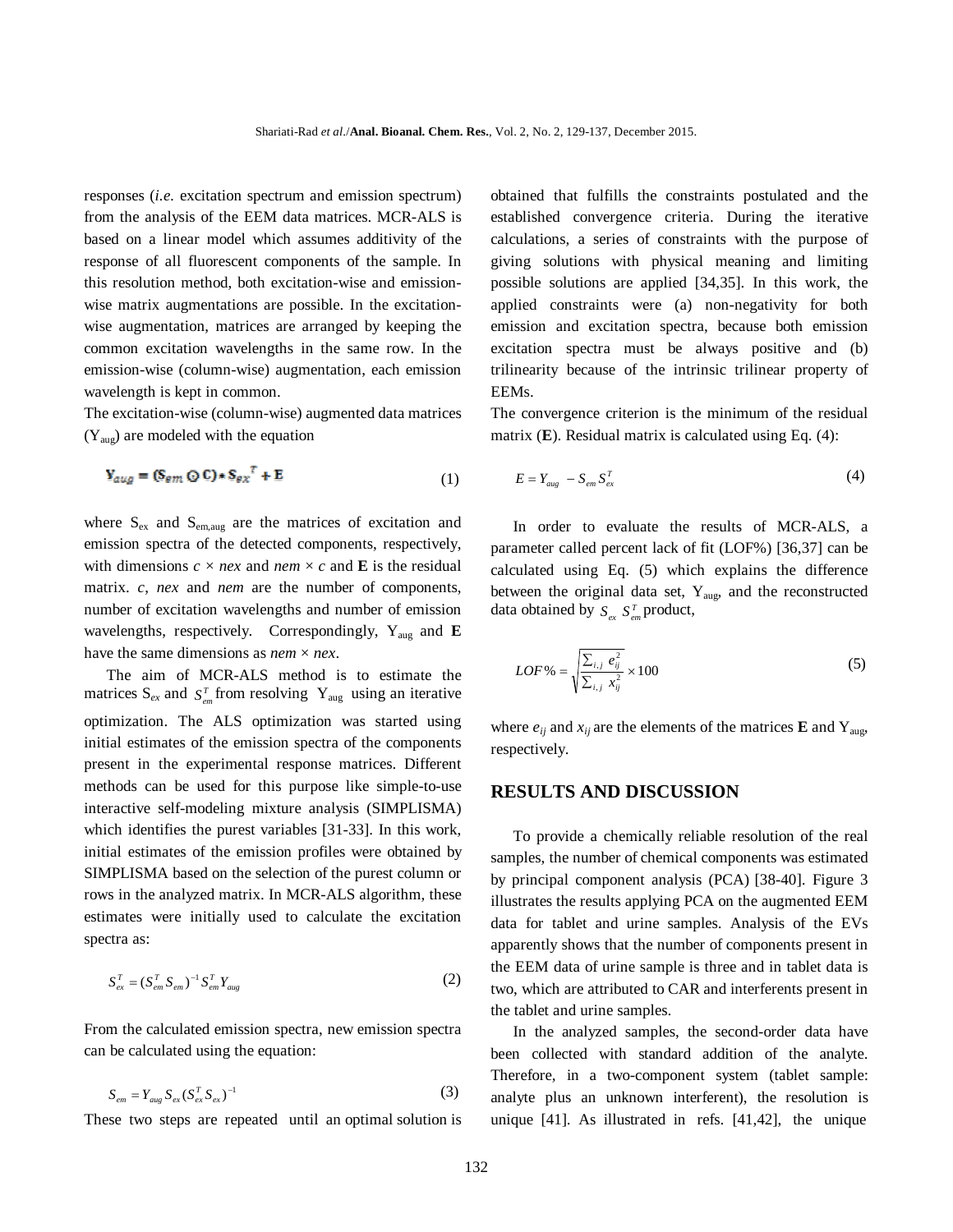

**Fig. 3.** Variation of EVs with the number of components for EEM data recorded for (a) urine and (b) tablet.

resolution in a three-component system (urine sample: analyte plus two unknown interferents) can be achieved when the selective windows are present for other two modes of all components. In the EEM data of urine sample obtained by standard addition of CAR, the Kruskal condition is not met, because in three-component system, only with adding the standards of analyte, the Kruskal rank of matrix **C** is 1, and therefore sum of the Kruskal rank of matrices **C**,  $S_{ex}$  and  $S_{em}^T$  is lower than 2*F*+2. For unique resolution, it should be equal or higher than 2*F*+2 [43]. *F* is the array  $(Y_{aug})$  rank.

Although in the urine EEM data, the profiles may be resolved ambiguously, the quantitative use of the area under the emission profiles in different standard addition EEM data can be made. With increasing concentration, corresponding profiles will grow proportionally.

## **Analysis of Tablet Samples**

The EEMs of the real sample and the spiked samples were augmented in the emission mode and then MCR-ALS under non-negativity and trilinearity constraints was applied on the data. The emission wavelength range 358-450 nm was selected in this analysis. The results of MCR-ALS have been shown in Fig. 4. As can be seen from both excitation

and emission spectra in Fig. 4, the interferents are very low in tablet sample analysis. Therefore, it can be concluded that excipients in the analyzed tablet have a little fluorescence signal which cannot interfere in CAR determination, seriously.

For determination of CAR in tablet and urine samples based on the results of MCR-ALS, the relative response for the analyte in different augmented data matrices were plotted versus the added concentration of the analyte. The relative response of the analyte for each sample was calculated from the area under each resolved emission spectrum. Figure 5 depicts standard addition plots for quantification of CAR in tablet. The intercept of the calibration line with the abscissa gives the concentration of analyte in the sample. The correlation coefficient of standard addition plot was 0.9979. The calculated CAR in this sample was  $0.288$  mg  $1^{-1}$  and parameter LOF% of MCR-ALS was 2.7%.

## **Analysis of Urine Samples**

In the analysis of urine sample, MCR-ALS under nonnegativity and trilinearity constraints was applied on the augmented data of the EEMs of the real sample and the spiked samples. The selected emission wavelength range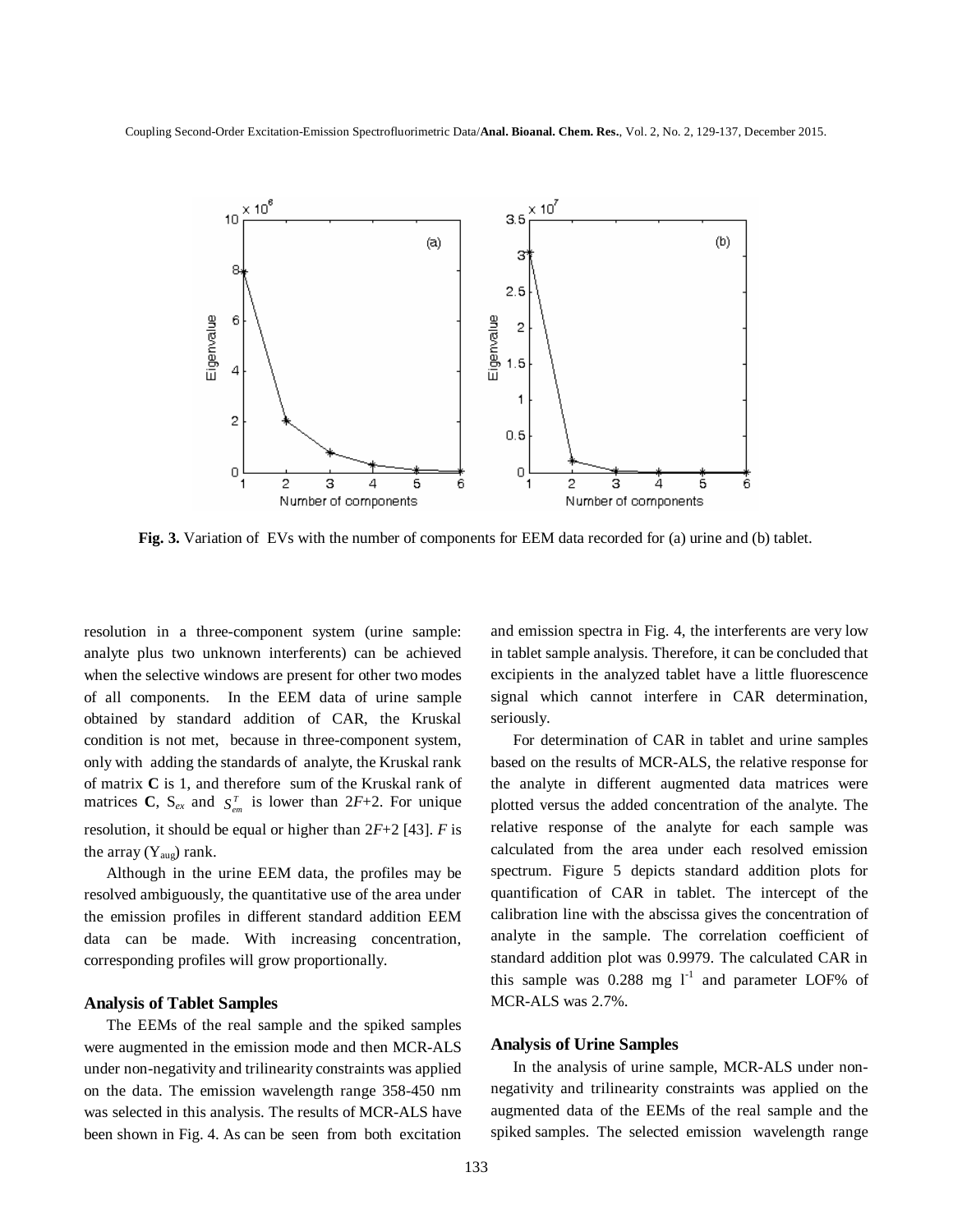

**Fig. 4.** (a) Emission and (b) excitation spectra resolved by MCR-ALS for analyte and interferent in tablet samples included in Table 1.

was 358-550 nm. The results of MCR-ALS has been illustrated in Fig. 6. As can be seen from the resolved spectra in Fig. 6, the contribution of the unknown interferent in the excitation and emission spectra is very high. Therefore, in urine samples, the effect of interferent is very large. So, CAR determination in urine samples is impossible without using and analyzing the second-order EEM data. Figure 5 shows the standard addition plots for quantification of CAR in urine sample. The correlation coefficient of standard addition plot was 0.9553. The calculated CAR in this sample was 0.097 mg  $l^{-1}$  and parameter LOF% of MCR-ALS was 6.8%.

## **CONCLUSIONS**

CAR determination in tablet and urine samples using fluorescence data was shown to involve both matrix effect and unknown spectral interferents. In these conditions, standard addition and second-order data are required to solve the problem. Therefore, excitationemission fluorescence data of the standard addition samples were collected and analyzed by MCR-ALS.

Quantitation results by MCR-ALS were associated with very low prediction errors. Moreover, the method has no need of long and tedious sample preparation steps.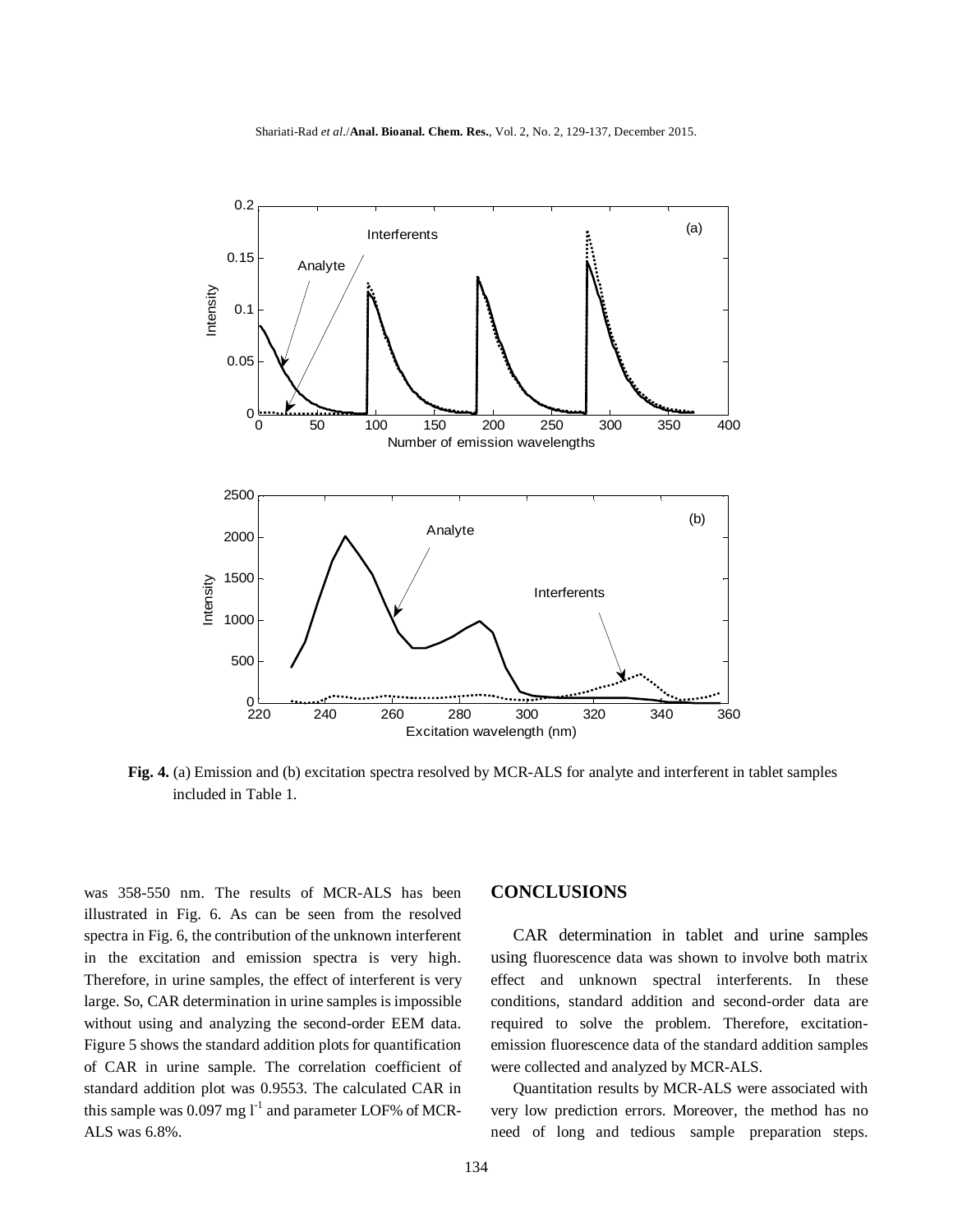

**Fig. 5.** Standard addition in CAR determination of (●) tablet and (▲) urine samples.



**Fig. 6.** (a) Emission and (b) excitation spectra resolved by MCR-ALS for analyte and interferents in urine samples included in Table 1.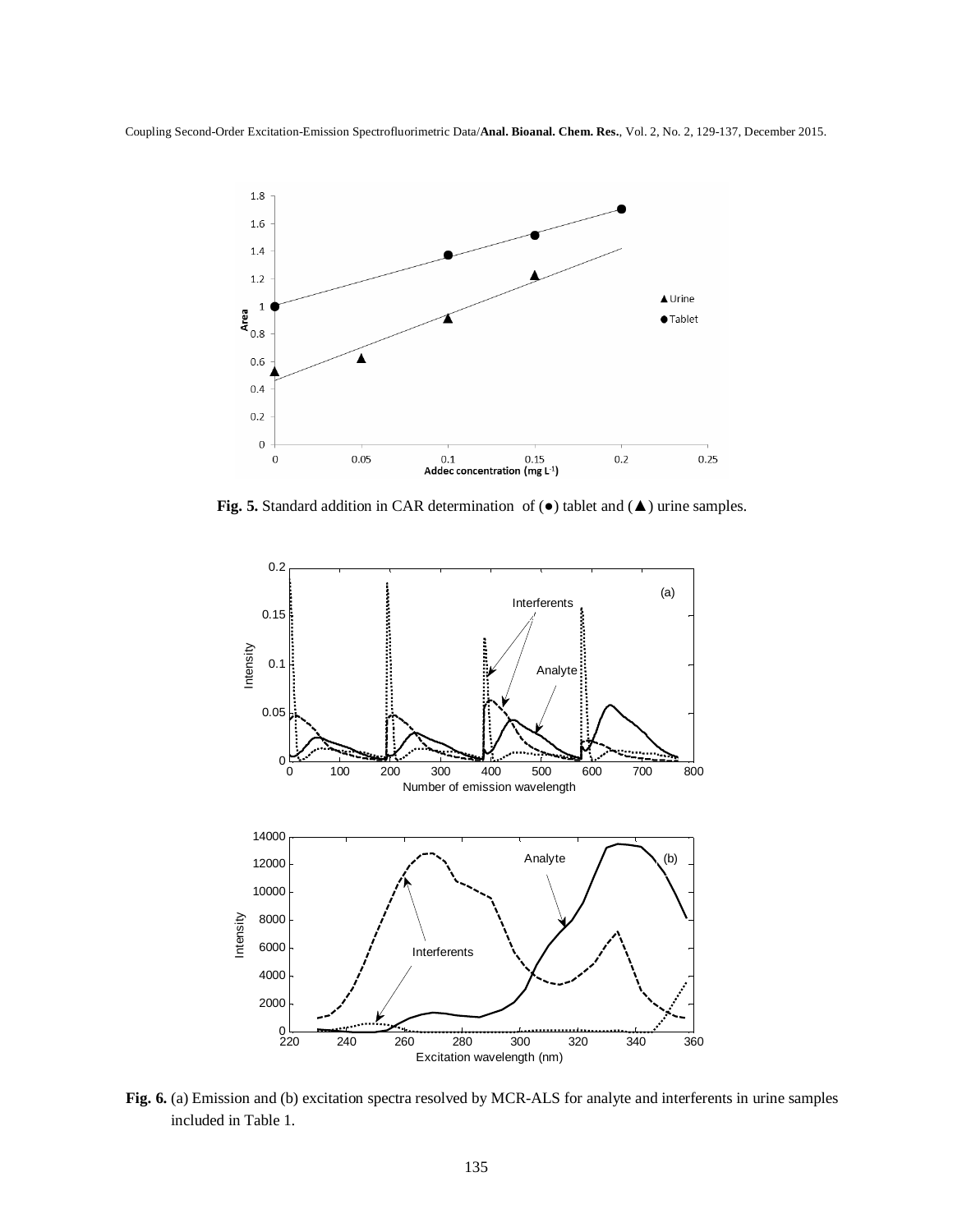Therefore, the method is recommended for sensitive determination of CAR in complex samples like urine as an alternative to the expensive methods like HPLC.

## **ACKNOWLEDGMENTS**

The authors acknowledge the Razi University Research Council for support of this work.

## **REFERENCES**

- [1] R.R. Ruffolo, M. Gellai, J.P. Hieble, R.N. Willette, A.J. Nichols, Eur. J. Clin. Pharmacol. 38 (1990) S82.
- [2] A.J. Nichols, M. Gellai, R.R. Ruffolo, Fundam. Clin. Pharmacol. 5 (1991) 25.
- [3] C. de Mey, K. Breithaupt, J. Schloos, G. Neugebauer, D. Palm, G.G. Belz, Clin. Pharmacol. Ther. 55 (1994) 329.
- [4] L.X. Xu, N.Hui, L.Y. Ma, H.Y. Wang, Spectrochim. Acta A 61 (2005) 855.
- [5] L.E. Sayed, A. Mohamed, E.A. Taha, A. Fattah, A. Taghreed, Chemi. Ind. Chem. Engin. Quat. 16 (2010) 31.
- [6] R.A. Harshman, UCLA Working Papers in Phonetics 16 (1970) 1.
- [7] J.D. Carroll, J.J. Chang, Psychometrika 35 (1970) 283.
- [8] A.P. Silva, A.S. Luna, T.M.D. Silva Costa, R.Q. Aucelio, J.W.B. Braga, R. Boque, J. Ferre, Int. J. Life Sci. Pharma Res. 2 (2012) L147.
- [9] M. Bahram, R. Bro, Anal. Chim. Acta 584 (2007) 397.
- [10] P. Valderrama, R. Jesus Poppi, Chemom. Intel. Lab. Sys. 106 (2011) 160.
- [11] H.L. Wu, M. Shibukawa, K. Oguma, J. Chemometr. 12 (1998) 1.
- [12] Z.P. Chen, H.L. Wu, R.Q. Yu, J. Chemometr. 15 (2001) 439.
- [13] A.L. Xia, H.L. Wu, D.M. Fang, Y.J. Ding, L.Q. Hu, R.Q. Yu, J. Chemometr. 19 (2005) 65.
- [14] J.C.G.E. da Silva, M.J. Tavares, R. Tauler, Chemosphere 64 (2006) 1939.
- [15] M.C.G. Antunes, C.C.C. Pereira, J.C.G. E. da Silva,

Anal. Chim. Acta 595 (2007) 9.

- [16] J. Saurina, R. Tauler, Analyst 125 (2000) 2038.
- [17] J. Saurina, C. Leal, R. Compano, M. Granados, M.D. Prat, R. Tauler, Anal. Chim. Acta 432 (2001) 241.
- [18] J. Saurina, S. Hemandez-Cassou, R. Tauler, Anal. Chem. 69 (1997) 2329.
- [19] A. de Juan, S.C. Rutan, R. Tauler, D.L. Massart, Chemometr. Intell. Lab. Syst. 40 (1998) 19.
- [20] K. Kumar, A.K. Mishra, Chemometr. Intell. Lab. Syst. 116 (2012) 78.
- [21] J. Saurina, C. Leal, R. Compano, M. Granados, R. Tauler, M.D. Prat, Anal. Chim. Acta 409 (2000) 237.
- [22] M.B. Mamián-López, R.J. Poppi, Anal. Chim. Acta 760 (2013) 53.
- [23] S.H. Zhu, H.L. Wu, B.R. Li, A.L. Xia, Q.J. Han, Y. Zhang, Y.C. Bian, R.Q. Yu, Anal. Chim. Acta 619 (2008) 165.
- [24] J. Saurina, S. Hernandez-Cassou, R. Tauler Anal. Chem. 67 (1995) 3722.
- [25] R. Tauler, D. Barcelo, Trends Anal. Chem. 12 (1993) 319.
- [26] J. Jaumot, R. Gargallo, N. Escaja, C. Gonzalez, E. Pedroso, R. Tauler, Nucleic Acid Res. 30 (2002) 1.
- [27] T. Azzouz, R. Tauler, Talanta 74 (2008) 1201.
- [28] S.E. Richards, E. Becker, R. Tauler, A.D. Walmsley, Chemometr. Intell. Lab. Syst. 94 (2008) 9.
- [29] V. Gomez, R. Cuadros, I. Ruisanchez, M.P. Callao, Anal. Chim. Acta 600 (2007) 233.
- [30] V.A. Lozanoa, R. Tauler, G.A. Ibanez, A.C. Olivieri, Talanta 77 (2009) 1715.
- [31] W. Windig, J. Guilment, Anal. Chem. 63 (1991) 1425.
- [32] W. Windig, D.A. Stephenson, Anal. Chem. 64 (1992) 2735.
- [33] W. Windig, C.E. Heckler, F.A. Agblevor, R.J. Evans, Chemometr. Intell. Lab. 14 (1992) 195.
- [34] R. Tauler, A. Smilde, B.R. Kowalski, J. Chemometr. 9 (1995) 31.
- [35] R. Tauler, J. Chemometr. 16 (2002) 117.
- [36] M. Shariati-Rad, M. Hasani, Biochimie 91 (2009) 850.
- [37] R. Tauler, D. Barcelo, Anal. Chem. 12 (1993) 319.
- [38] S. Wold, K. Esbensen, P. Geladi, Chemometr. Intell. Lab. Syst. 2 (1987) 37.